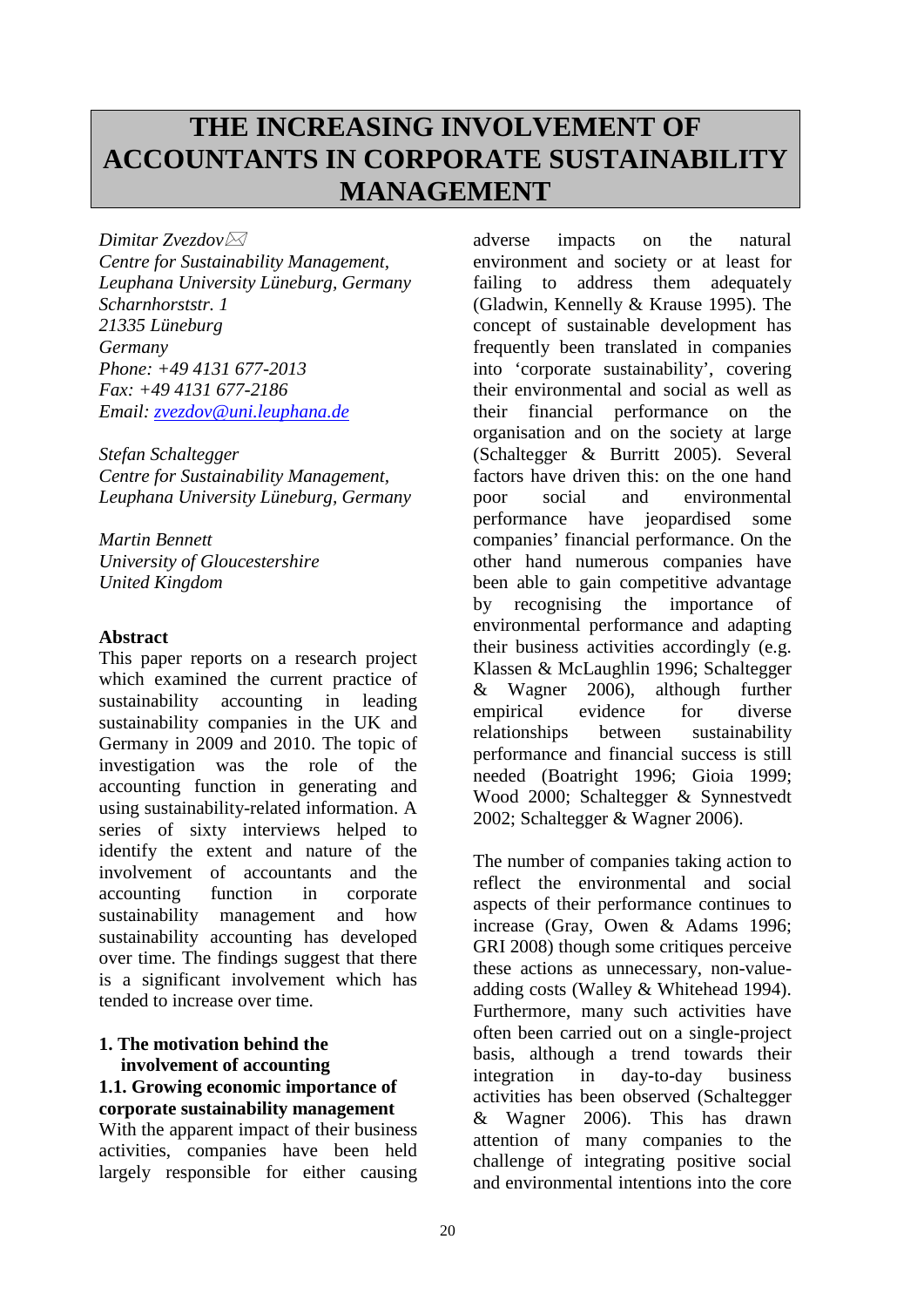of their business, developing overall strategies of organisational change and formulating long-range plans, allocating resources, planning and controlling the cost of activities and measuring the performance (Porter 1985; Schaltegger & Wagner 2006).

## **1.2. Moving towards well-informed sustainability-related decisions**

Given that (a) "the essence of management is coping with change" (Chakravarthy 1982, p. 35), (b) the fact that sustainability issues are societal, regulatory and market drivers of change, and (c) the purpose of management accounting is to support management by the provision and use of accounting information, it is logical to conclude that management accounting should be involved in supporting sustainabilityrelated management activities.

Corporate sustainability-related activities have developed rapidly during the last decade (e.g. Steger 2004; Herzig & Schaltegger 2009), with both the number of companies getting involved and also the spectrum of challenges being addressed, increasing steadily. Companies now have more tools at their disposal than two decades ago when the concept of sustainability was still relatively new. The focus has therefore been shifting from the early approach of single projects and activities towards a more integrated approach to both the activities and measurement of their performance. Even at a single-project level, as projects develop, their performance needs to be monitored and evaluated based on reliable information rather than merely subjective judgements or random proxy indicators. Otherwise a rational creation and management of a positive link between social, environmental and economic performance remains anecdotal or coincidental.

This means that reliable and relevant information is needed. However, whether non-financial information is managed through a centralised information collection system similar to most companies' accounting systems or separate, dedicated systems has not been explored to date. Consequently, the responsibility of data handling and information management has often been assigned to a particular individual who is directly involved in these projects which means that the project management can obtain an overview and keep track of its progress and its related costs and benefits. A senior manager would then have to cope with information about the performance of a number of different projects which had arisen from a number of different sources, often presented in a variety of formats, and make his/her own evaluation of its significance. Providing information on a consistent basis is essential for senior management, and one way in which this might be achieved could be by using recognised rigorous information-handling methods such as those deployed by accountants.

The accounting system represents potentially the most important information resource for decision-makers (e.g. Schaltegger & Burritt 2000) for several reasons. Information collected by management accounting systems is expected to be reliable due to the robust mechanisms of internal checks and controls in the processes of data collection and verification, and is also often verified by routine internal audits. This also makes use of the expertise of accounting professionals in handling information, i.e. their ability to extract relevant and useful information from data that serves the needs of managers, regulators and the public. However, the accountant's involvement in sustainability management activities has been limited to date, as shown in Section 2.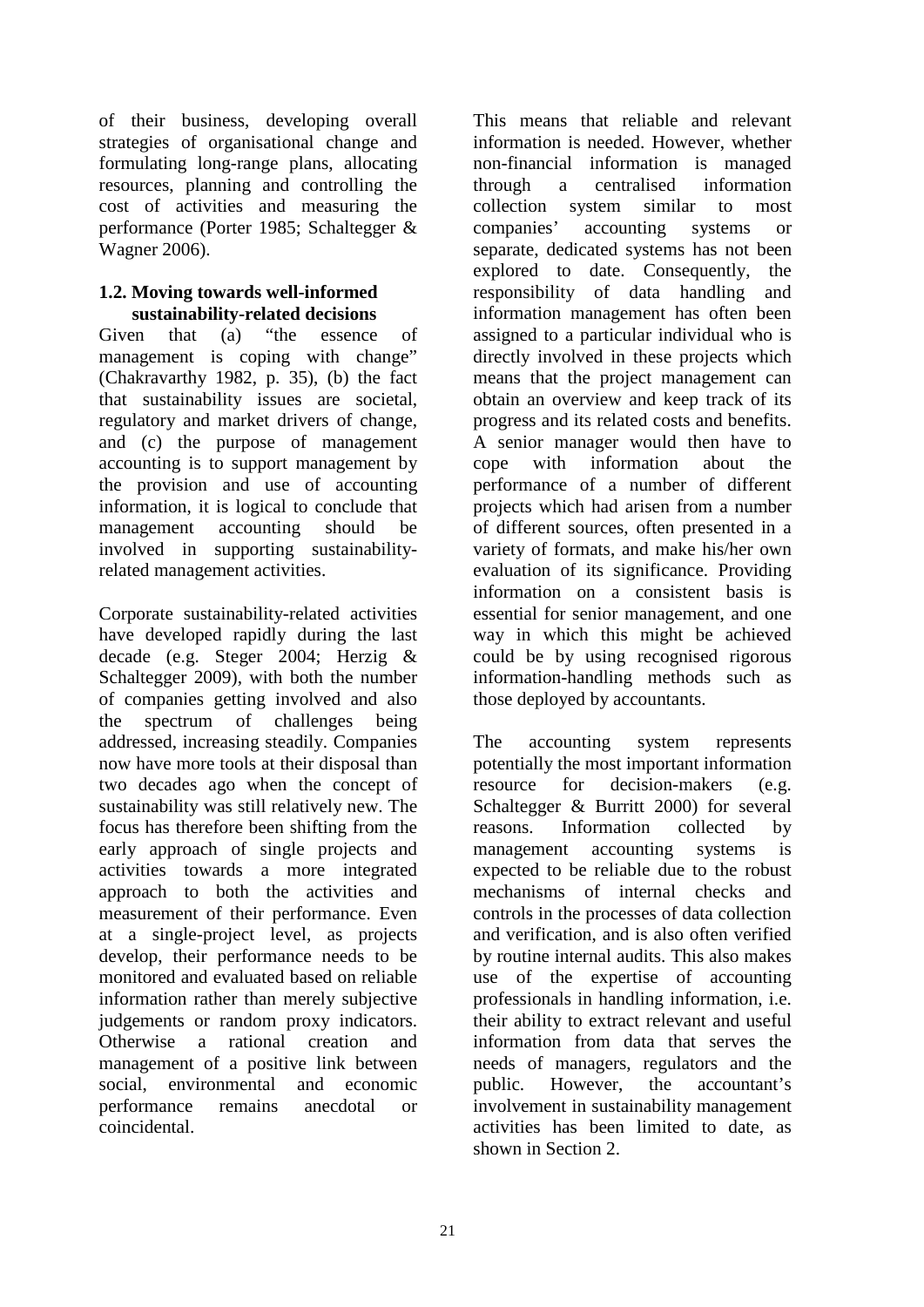Sustainability management is not the first challenge in management history in which the involvement of the accounting function has developed and increased gradually over time. A look at (management) accounting history shows that numerous changes have occurred in the past that required accountants to expand their expertise to a new field (Evans et al. 1996; Burns & Yazdifar 2001; Scapens et al., 2003; Alexander 1991). In recent decades a re-evaluation of management accounting, in terms of developing new techniques and systems, has also been observed (Scapens 1990). However, several publications suggest that some organisations prefer to use traditional management accounting systems rather than adopt novel management accounting approaches (Bromwich & Bhimani 1989; Burns, Ezzamel & Scapens 1999), which may partly explain the slow rate of dispersion of new methods.

Therefore, the following paper looks into the extent to which accountants and the accounting function of the company are involved in sustainability management activities. Furthermore, it tries to provide an explanation of why such an increasing involvement is likely to be expected.

# **2. Literature review**

# **2.1. Scientific progress**

To date, only limited documentation of the involvement of accountants in sustainability management exists. With only a few exceptions (e.g. Gray 1992; Schaltegger & Burritt 2000; Bebbington 2001; Wilmshurst & Frost 2001), accounting research has largely neglected the role of the accountants in corporate sustainability management. Furthermore, research in sustainability education outlines the insufficient involvement of the accounting profession in the above field (Schaltegger, Windolph & Harms 2002; Tingey-Holyoak & Burritt 2009; Gray & Collison 2002).

In contrast, there has been substantial descriptive accounting research aiming at throwing light on accountants' involvement in other new developments in management. With the constant development of management accounting practices (Ittner & Larcker 2001) to serve the changing needs of information customers (Kaplan 1984), not only has the accountant's function been evolving but also their involvement in various activities. For example, Hertenstein and Platt (1998) argue that management accountants should be involved in the process of new product development for six main reasons:

- to determine the financial feasibility of a proposed new product during the conceptual phase by developing cost estimates based on the designer's ideas;
- to help the team to anticipate and develop financial information, for example, product cost estimates or projections of required investment, that would be necessary to obtain approval at the successive go/no go decision points;
- to provide expertise in the development of capital proposals which may be needed to gain approval for the purchase or development of new equipment required to produce the new products;
- to provide support in framing the costbenefit discussions that need to take place between the product development team and senior management in order to move the product through the development process;
- to remind team members that the cost of a product and its financial success are key goals that the product design must satisfy; and
- management accountants are also in a position to estimate not only initial product costs, but also costs to the distributor, consumer, and manufacturer over the entire life of the product.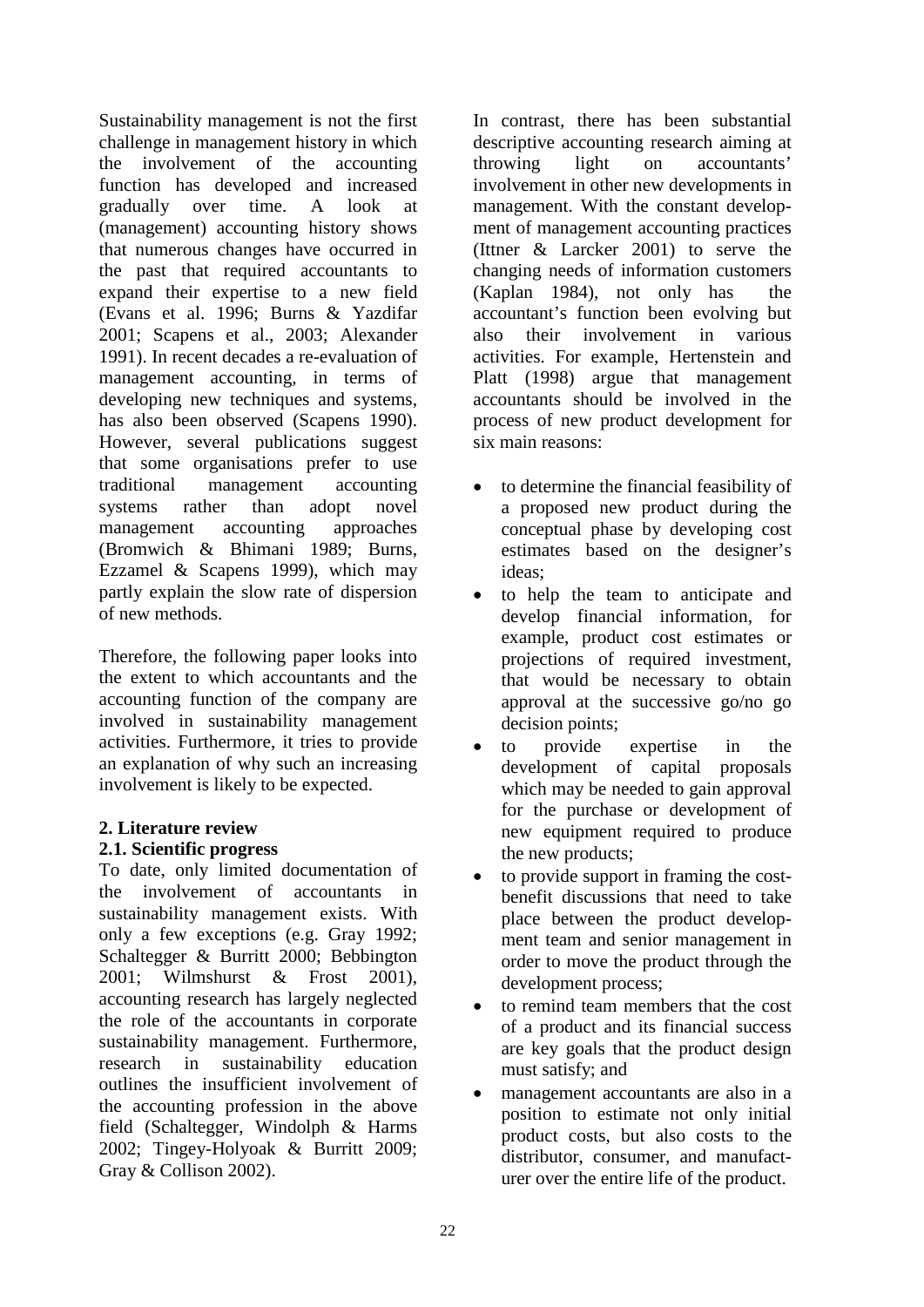Hertenstein and Platt (1998) gave these reasons in the specific context of product design, yet these are also sufficiently generic to be equally relevant for other operations and activities in the company, including sustainability management.

However, several researchers have reported that although environmental management accounting (EMA) is welldeveloped and known in certain quarters, it still often lacks the support of many management accountants (Bebbington et al. 1994; Davey & Coombes 1996; Schaltegger & Burritt 2000; Schaltegger & Burritt 2010; Burritt & Schaltegger 2010). Research has indicated that accounting professionals are in fact sometimes involved in environmental management, although "[…] 39% [of the interviewed CFOs] indicated that environmental issues were outside the realm of the accountant, and there was only marginal support (23%) for the quantification and reporting of environmental impact" (Wilmshurst & Frost 2001, p. 141). As the authors point out, it is the extent to which an issue is considered of long-term importance as opposed to merely a "passing fad" that is important for engaging a wider number of relevant professionals. Thus, it can be expected that as the issue of the environment and sustainability continues to gain importance, accountants will increasingly be involved in future.

# **2.2 The practitioner's viewpoint**

Not only companies and their decision makers but also various professional accounting bodies and similar (e.g. standard-setting bodies) have acknowledged the urgent nature of the challenge of sustainability and have been working on developing a strategy on sustainability to relate sustainability and the accountancy profession (e.g. IFAC 2005; MoE Japan 2005; ICAEW 2008; FEE 2000; BCG 2009). This has been seen as particularly important as it touches on many areas of traditional accounting competencies. The case has been made in numerous publications (e.g. Jasch 2006; Schaltegger et al. 2008).

## **3. The research project – objectives, methods and further considerations 3.1. Research background and objectives**

The project involved research to investigate current corporate practice in sustainability accounting and the potential contribution of the accountant. It was conducted in the UK and Germany in cooperation between the University of Gloucestershire and the Centre for Sustainability Management at the University of Lueneburg. The main part of the project was an exploratory study of the sustainability accounting practices of 16 leading British and German companies, adopting a grounded theory approach (Glaser & Strauss 1967) to look into their practices related to producing, managing and using sustainability-related information for management purposes. Furthermore it looked into the role of the accountant in the above activities.

While on the one hand the literature research prior to conducting the interviews provided only moderate evidence of accountants' involvement in sustainability management to date, it showed that management accountants would be in a position to contribute to tackling sustainability challenges (as discussed in Section 2.1). Since the companies researched in the project were selected as being amongst leaders in sustainability management in two major European countries with an established tradition of conventional accounting, it was anticipated that their accountants would be likely to be involved in sustainability accounting at least to some extent.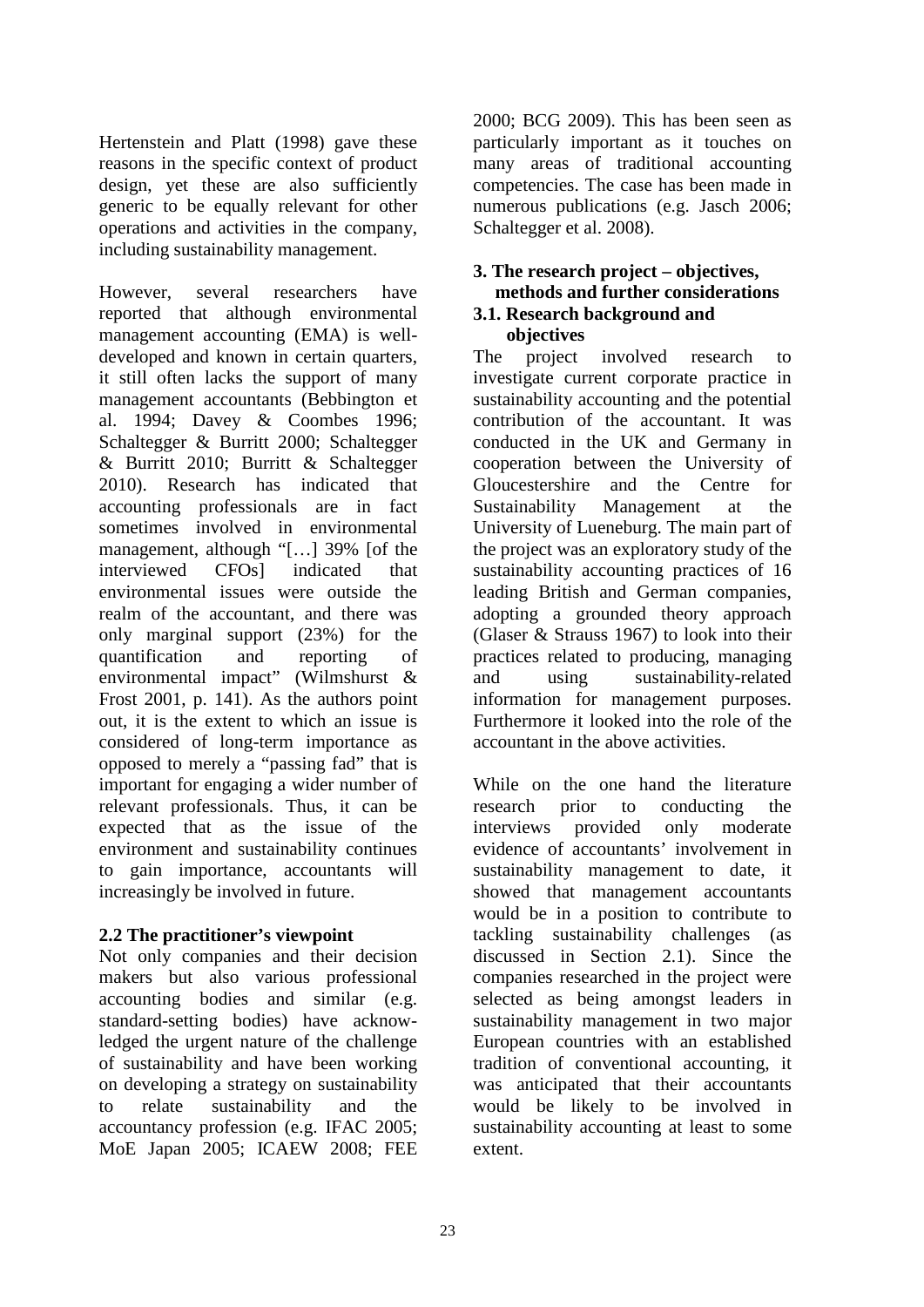# **3.2 Research method**

The companies approached and invited to participate as research subjects were those which were identified as likely to be at the forefront of sustainability management, based on reputation (e.g companies with sustainability awards) and documentary evidence of their leadership in environmental and social performance, such as high-quality published corporate sustainability reports or listing in a sustainability ranking such as the Dow Jones Sustainability Index. They can therefore be considered as likely to be exemplary for understanding the nature and processes behind utilising information for sustainability management. Since internal sustainability information and its use are typically confidential, the actual (as opposed to expected) level of sophistication of the information management systems in regard to sustainability management could only be anticipated but not actually tested prior to the project. Eight companies in the UK and Germany agreed to participate, and a total of 60 interviews were conducted. Since these were deliberately not intended to be a representative cross-section, the results are clearly not representative of the majority of the business world but should rather be understood as a revelatory insight (Yin 2009) into maybe leading corporate practice with regard to this topic.

Initial interviews with accounting executives and facilitators of published corporate sustainability reports were followed by interviews with internal users of sustainability information and administrators of the required data, over the period 2009-10. The interviews were based on a questionnaire with predominantly open-ended questions, and additional information collected in the form of field notes. The initial interview was generally with an individual who was himself closely involved with the company's sustainability management, to gain an overview of related internal processes and to identify further providers and users of such sustainability-related information. In particular, the research consciously focused on the role of the accountant in the process and so far as possible interviews with staff with an accounting background or originally working in the company's accounting department were conducted.

# **4. Results**

# **4.1. Defining the involvement**

A varying extent of accounting involvement was observed in the sample companies. However, before presenting the results, a definition of involvement of the accountant is needed. Based on the evidence collected, four groups of accountant involvement were set up: no integration at all, little integration, only certain issues integrated, and high involvement (Table 1). Functions which carried out tasks of an accounting nature but under other job titles such as (for example) "metrics manager" and "nonfinancial indicator manager" were also considered as being sustainability accountants in this analysis.

The analysis covered not only the extent to which accountants are involved in their companies' sustainability management but also on how rapidly the extent of their involvement is changing and the type of contribution provided: i.e. not just the current status quo but the development and evolution that has led to this over time. Since the project's objective was to investigate the generation and use of accounting information in sustainability management, a number of the interviewees were either accountants, accounting professionals in charge of some kind of non-accounting activity or involved in accounting activities (Table 2).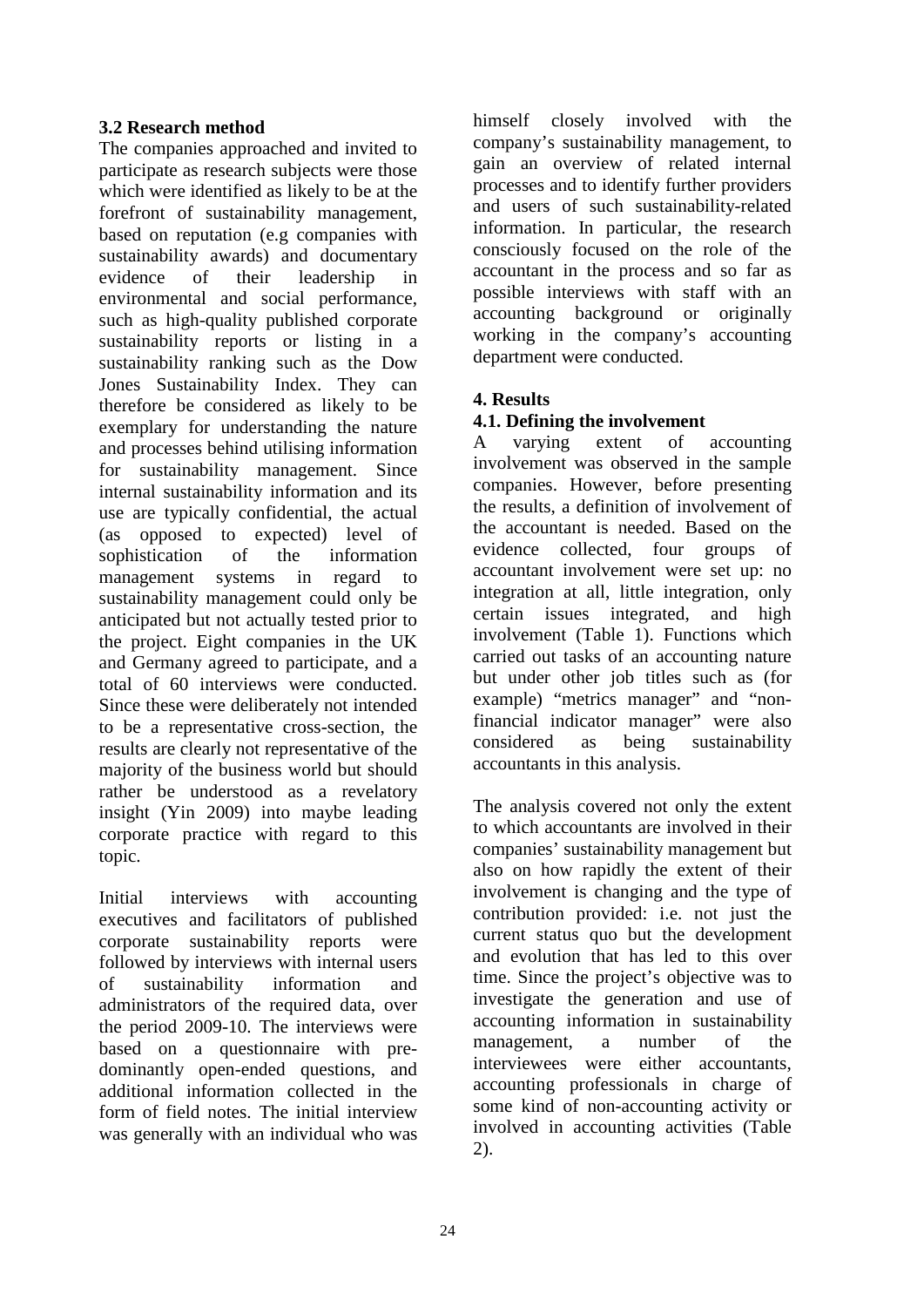| <b>Extent of</b><br>accountant's | <b>Description</b>                                         |
|----------------------------------|------------------------------------------------------------|
| involvement                      |                                                            |
| No involvement                   | No evidence of the accountant's involvement was obtained   |
|                                  | during the interviews                                      |
| Little involvement               | Accountants were only involved to support some aspects but |
|                                  | not all                                                    |
| Partial involvement              | Accountants were involved to a high extent but for certain |
|                                  | issues only (e.g. legal compliance, energy use, etc.)      |
| High/complete                    | Accountants were involved to support the majority of the   |
| involvement                      | processes that require or benefit from the accountant's    |
|                                  | expertise                                                  |

#### **Table 1**: **Defining the extent of involvement in four categories**

## **Table 2**: **Number of interviewees and their accounting background in accordance with Table 1.**

| Interviewee related to<br>accounting practices | Number of respondents (percentage of all<br>interviewees) |
|------------------------------------------------|-----------------------------------------------------------|
| Accountants                                    | 11(20%)                                                   |
| Fulfilling accounting<br>tasks                 | 19 (35%)                                                  |
| Non-accounting<br>functions                    | 24 (45%)                                                  |

#### **4.2 The accountant's role**

The accountant's role was investigated and documented in respect of the functions of (sustainability) management accounting, i.e. the steps in the process. CIMA (1981) identified seven functions of (sustainability) management accounting, in relation to management information:

- identification.
- measurement,
- accumulation,
- analysis,
- preparation,
- interpretation and
- communication.

The results from the research were analysed in relation to these seven accounting functions, as reported in Table 3.

Table 3 represents the extent to which the accounting function is involved in sustainability management practices. The sise and the selection criteria of the sample do not allow any generalisable conclusions to be drawn about the activities most supported by accountants, yet several observations can be made.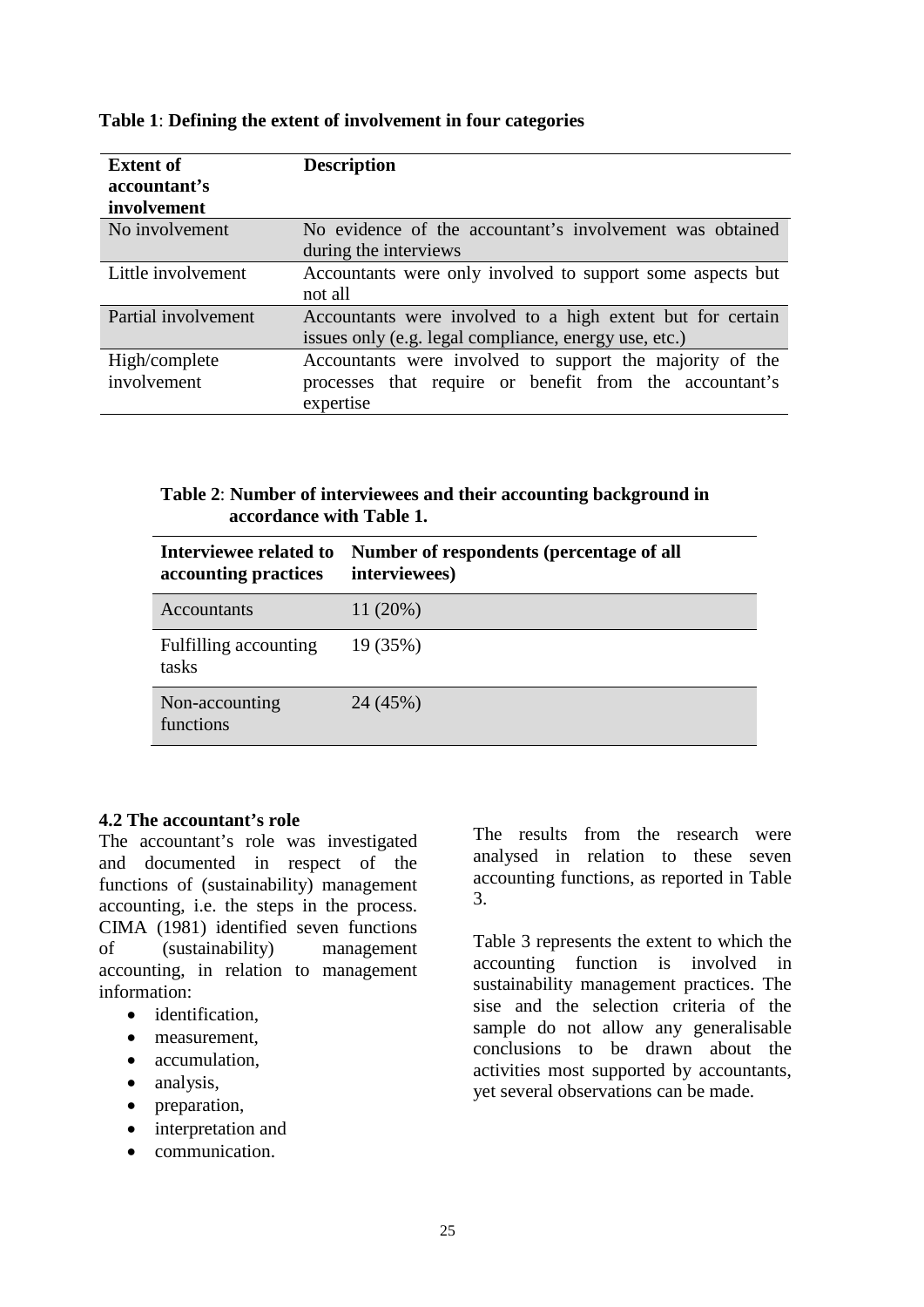| <b>Function</b> | <b>MEA</b> | ACC | <b>PREP</b> | Ж |
|-----------------|------------|-----|-------------|---|
| Number of       |            |     |             |   |
| companies       |            |     |             |   |

# **Table 3**. **Results in relation to involvement of the accounting function in sustainability management practices (total 16 companies).**

ID identification, MEA measurement, ACC accumulation, AN analysis, PREP preparation, INT interpretation, COM communication.

The identification of information in our sample was often initiated by sustainability managers and those with a similar function, hence the relatively limited evidence of involvement of the accounting function. The same applies to the analysis and interpretation of sustainability information. The accountant's involvement in the final step, communication, was also only rarely observed as this was typically the domain of the functions that use the information.

The absence of any pattern in the different types of activities between the different companies in the sample suggests that they are not simply following generally accepted best practice or mimicking other companies which are generally perceived as representing best practice, but are instead trying to find solutions to specific problems by using the accounting resources at their disposal.

Table 4 presents the fields to which accounting professionals are potentially able to contribute and are currently involved in, as well as a description and

examples of the advantages of this. These examples show that although accountants' expertise may have been neglected for a number of issues, the sample companies face particular challenges that have been resolved – both in the past and today – by involving accountants and therefore their involvement can now be beneficial in sustainability management.

However, on several occasions interviewees expressed doubts as to whether the accountant's expertise is required to support simple (as opposed to complex) activities which are currently managed without their support, possibly on the presumption that the accounting profession is at present too remote from sustainability challenges to be able to provide valuable support. In the cases where accountants were not involved, interviewees also reported that involvement of accountants is not necessarily seen as advantageous. This was justified with the presumption that latter need an understanding of sustainability issues, which is currently focused in the sustainability department.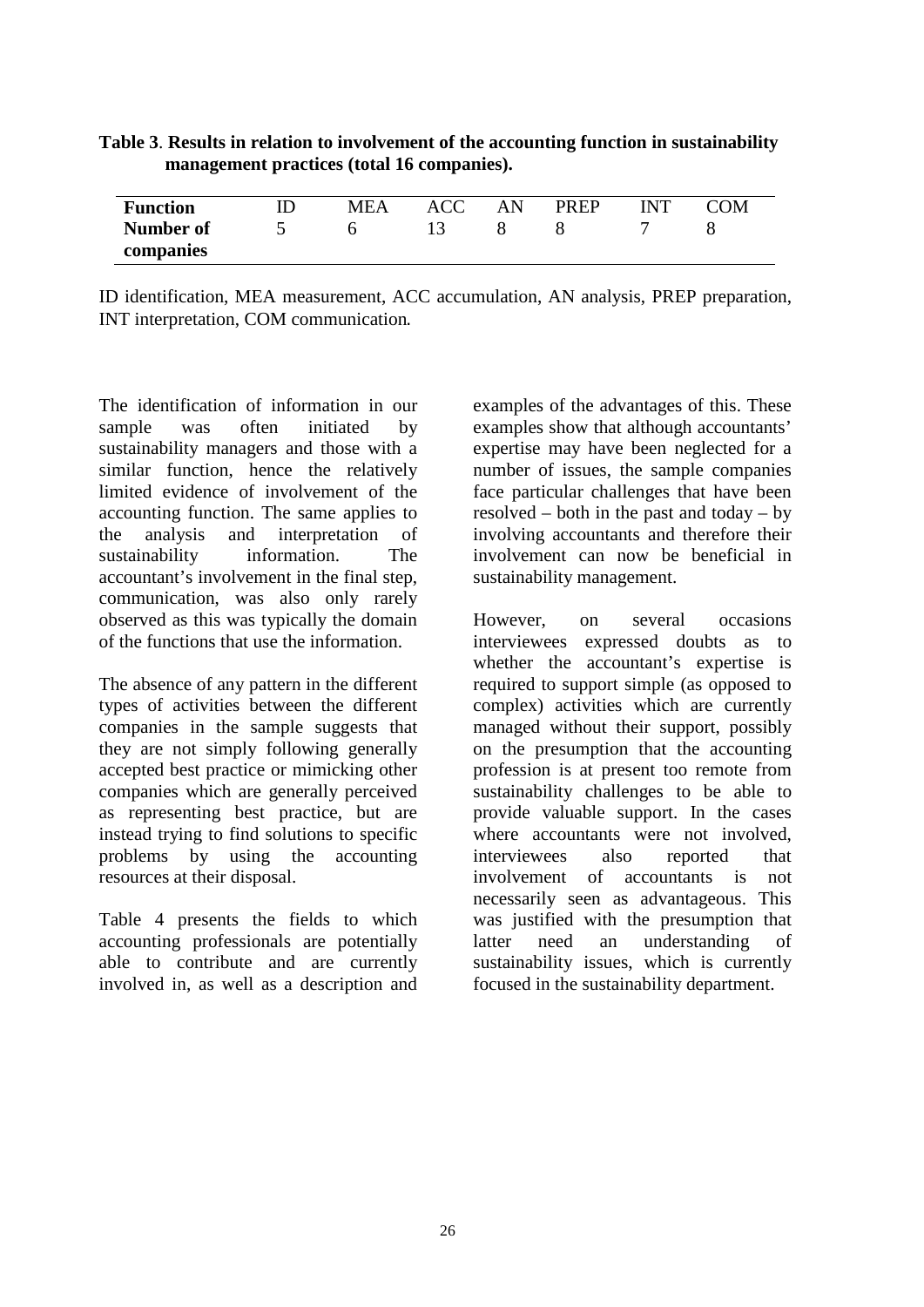| <b>Field of</b>                | How                                                                                                                                         | Why                                                                                                                     | <b>Example</b>                                                                                                             |
|--------------------------------|---------------------------------------------------------------------------------------------------------------------------------------------|-------------------------------------------------------------------------------------------------------------------------|----------------------------------------------------------------------------------------------------------------------------|
| contribution of<br>accountants |                                                                                                                                             |                                                                                                                         |                                                                                                                            |
| Identification                 | Develop performance<br>indicators; develop<br>suitable systems to<br>manage sustainability-<br>related information                          | Use accounting<br>experience to develop<br>systems for managing<br>non-financial<br>information                         | The Sustainability<br><b>Balanced Scorecard</b><br>supports such an<br>indicator developmen<br>process                     |
| Measurement                    | Introduce a group-wide<br>system to obtain uniform<br>performance indicators                                                                | Increase comparability<br>between<br>sustainability-related<br>projects                                                 | Defining indicators<br>that are calculated<br>based on the same<br>scope and base year                                     |
| Accumulation                   | Use established data<br>flow paths; provide<br>information that is<br>already existing in other<br>forms; collect additional<br>information | Resource efficiency<br>increase, since the<br>underlying data does<br>not need to be<br>collected or verified<br>again  | Deciding about the<br>physical information<br>behind the monetary<br>information normally<br>provided                      |
| Analysis                       | Measure performance by<br>evaluating managers'<br>sustainability activities                                                                 | Produce information<br>that describes the<br>success of activities                                                      | Developing uniform<br>indicators for<br>sustainability<br>performance                                                      |
| Preparation                    | Establish the links<br>between environmental,<br>social and financial<br>performance                                                        | Identify and create a<br>business case for<br>sustainability                                                            | Preparing the<br>sustainability report                                                                                     |
| Interpretation                 | Interpret environmental<br>and social impacts in<br>monetary terms                                                                          | Provide relevant<br>information in a<br>uniform and expected<br>format                                                  | Estimate costs and<br>benefits of a project                                                                                |
| Communication                  | In other corporate<br>information systems, so<br>that they do not need to<br>be run separately                                              | Develop a single user-<br>friendly data<br>management system<br>for more efficient<br>information<br>management and use | Modules of an<br>internet-based<br>sustainability<br>reporting can be feed<br>from the sustainability<br>accounting system |

**Table 4. Application of the accountant's expertise in corporate sustainability management activities**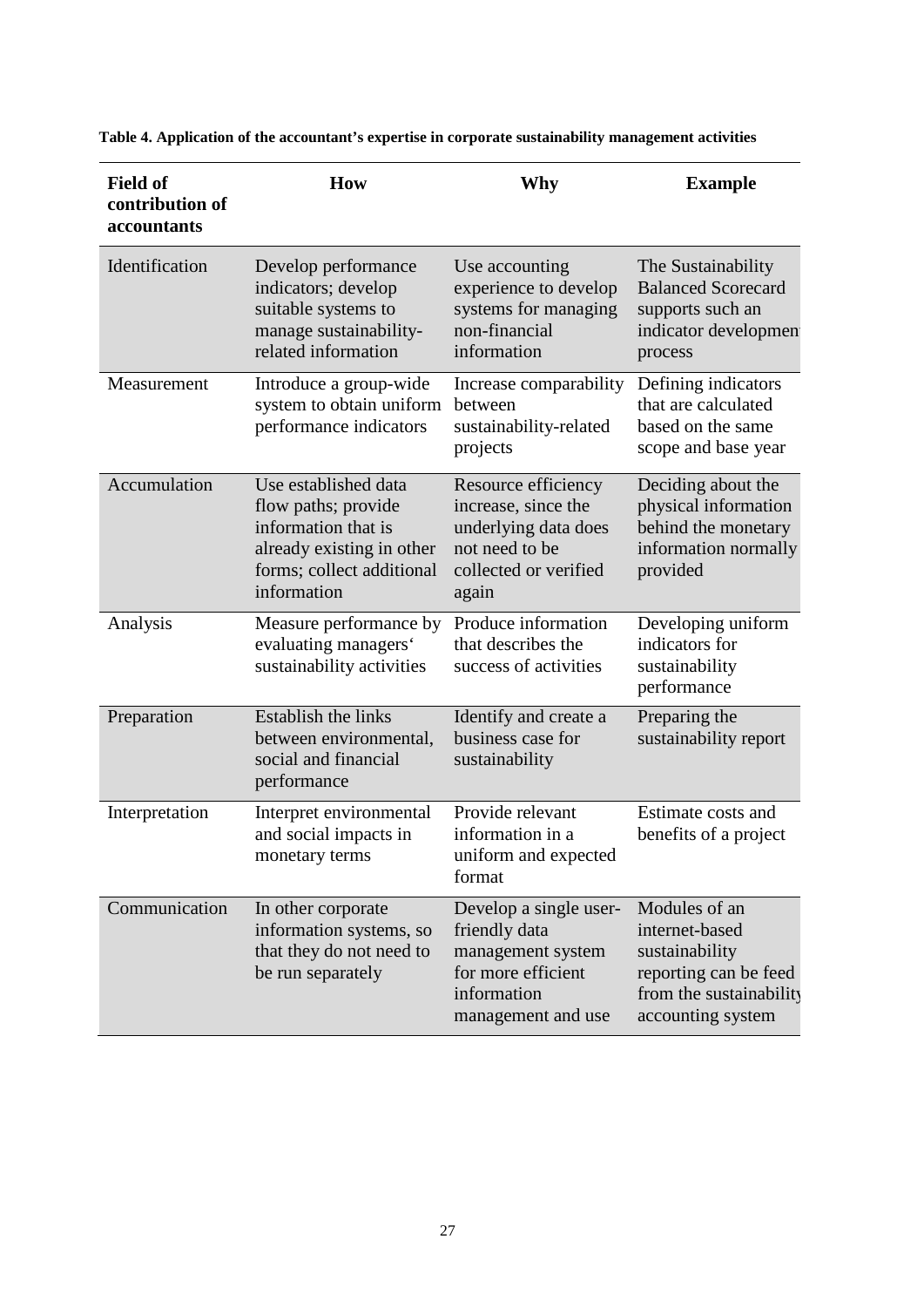# **5. Interpretation of the results and discussion**

The exploratory nature of the research provides indications which can be interpreted with regard to several aspects. Three aspects are particularly worth describing:

- involvement of the corporate accounting function against background literature;
- involvement of the accounting professional and
- the areas (in accordance with Section 4.2) in which the accountant's<br>involvement was predominantly was predominantly observed.

The increasing involvement of the accounting function seems to reflect the increasing integration of sustainability activities in the core activities of the companies examined. Engagement of the companies in sustainability matters (selection prerequisite, see Section 3.2), leads to the expectation that these activities have evolved into business as usual, and use the infrastructure and resources of the company. A similar evolution pattern in relation to accounting involvement has been observed in previous research (e.g. Hertenstein & Platt 1998). Whereas the first observation may be considered unsurprising in view of the type of companies researched and their commitments to sustainability, the evidence indicates that at least some leading companies are taking advantage of accountants' expertise in tackling sustainability challenges.

The results also reveal that in the majority of the cases, perhaps in contrast with what might have been initially anticipated, the involvement of accountants is recognisable. As Table 4 shows, the accountants and accounting professionals in the sample were in a position to provide support in dealing with specific sustainability challenges as opposed to offering generic support on information management issues. This does

not necessarily suggest that the accountants have undergone training on sustainability<br>issues but rather they have been rather successfully involved in sustainability management activities. Another interesting observation that can be made in this context is the various ways in which accounting professionals have been able to contribute to sustainability activities, therefore it can be expected that their involvement is on the rise in other companies as well.

The third observation was made with regard to the areas with which the accounting function was involved. Reference to Table 3 reveals that the accountant's involvement was focused on the accumulation of information, which vice versa leaves the other functions less populated. Whereas the research did not aim to look for an explanation of this phenomenon, it can be assumed that the large amounts of information from and to various data providers, recipients and users might overtax sustainability managers, so that they seek to organise information flows with accounting approaches to reduce costs and to increase the efficiency of related activities.

These deliberations can be explained from several viewpoints. From an operational perspective, using available corporate resources and knowledge rather than establishing parallel systems is likely to decrease resources needed and therefore decrease the transaction costs of dealing with sustainability issues. Examples of such transaction costs are both internal and external to the sustainability management activities. Examples of the former include more efficient information distribution and less effort for providers of information (e.g. by inputting all data into a single system), whereas the latter can be exemplified by the additional transparency created e.g. in management reports, whereby sustainability aspects are related to other corporate activities.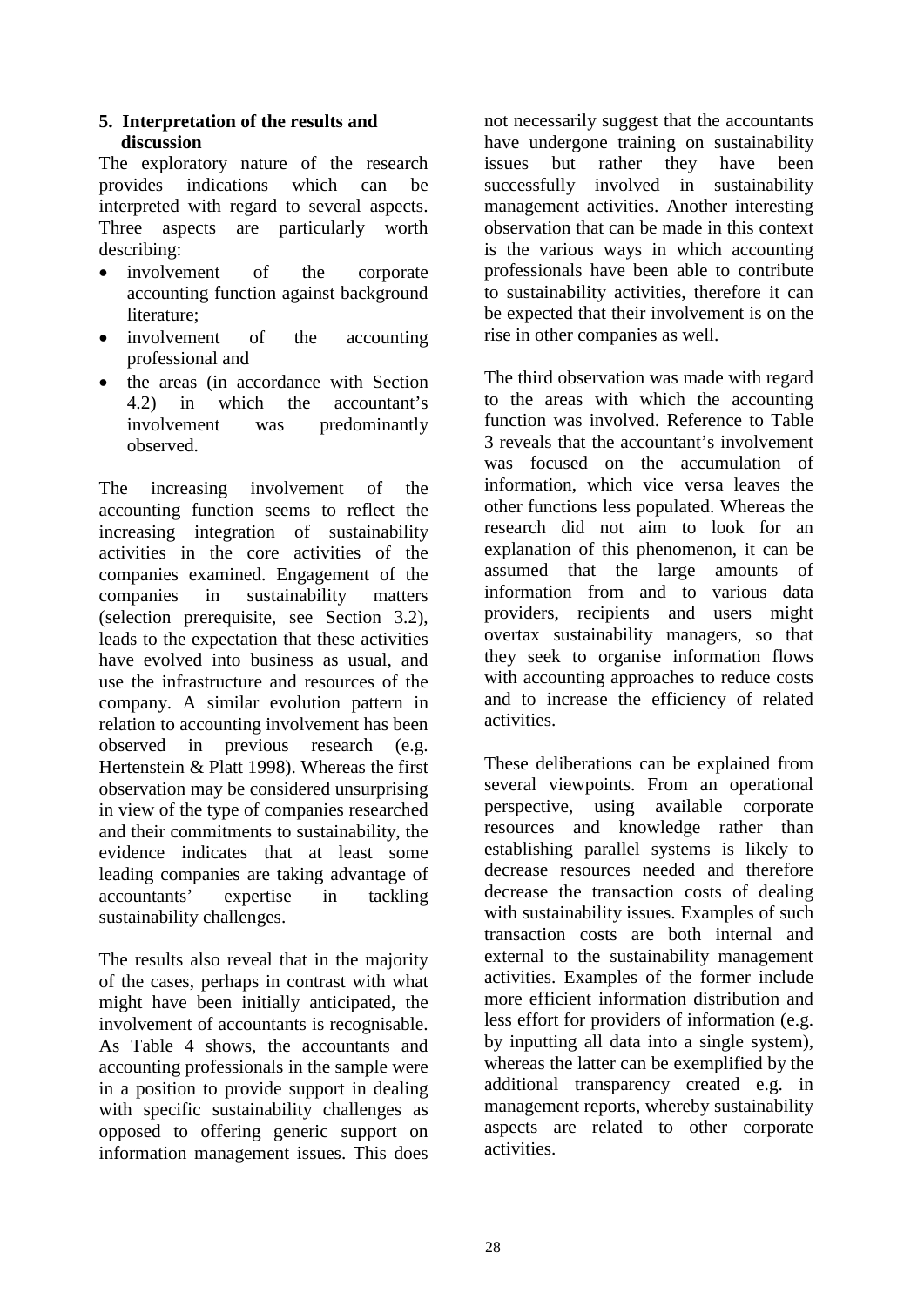Another interesting interpretation of the results as opposed to the existing body of literature is the perception of accountancy by other professionals. In other words, much of the existing literature is based on empirical results that measure the perception of other professionals in relation to both the potential and actual contribution of the accountant. As the intention was to investigate involvement of accountants in corporate sustainability management, it was possible to identify a higher than expected involvement, based on prior research, thus the suggestion that increasing involvement is likely to be observed. In strictly scientific terms, however, these results need to be validated on a larger scale and at least at two points in time.

Whether the results are also applicable to an extended pool of companies requires further research. Of particular interest would be extending the research over a larger sample of companies, so that companies of various size, culture and sustainability engagement are investigated. Also the potential benefit from the accountant's involvement should be researched in detail to provide evidence on critical areas of support needed.

#### **References**

- Alexander, JA. (1991). Adaptive change in corporate control practices. *Academy of Management Journal* 34(1), 162-193.
- BCG (Boston Consulting Group). (2009). *The business of sustainability: Imperatives, advantages, and actions*. Boston: BCG.
- Bebbington, J. (2001). Sustainable development: A review of the international development, business and accounting literature. *Accounting Forum* 25(2), 128–157.
- Bebbington, J., Gray, R., Thomson, I. & Walters, D. (1994). Accountants attitudes and environmentally-sensitive accounting. *Accounting and Business Research* 24(94), 109–120.
- Boatright, J.R. (1996). Business ethics and the theory of the firm. *American Business Law Journal* 34(3), 217-238.
- Bromwich, M. & Bhimani, A. (1989). *Management accounting: Evolution not revolution.* London: CIMA.
- Burns, J. & Yazdifar, H. (2001). Trick or treat. *Financial Management* 30(1), 33- 35.
- Burns, J., Ezzamel, M. & Scapens, R. (1999). Management accounting change in the UK. *Management Accounting* 77(3), 28-30.
- Burritt, R. & Schaltegger, S. (2010). Sustainability accounting. and reporting: Fad or trend? *Accounting, Accountability and Auditing Journal* 23(7), 829-846.
- Chakravarthy, B.S. (1982). Adaptation: A promising metaphor for strategic management. *Academy of Management Review* 7(1), 35-44.
- CIMA. (1981). *CIMA Official Terminology*. London: CIMA.
- Davey, H. & Coombes, R. (1996). A review of accountant and corporate involvement in environmental accounting in New Zealand. *Asian Review of Accounting* 4(2), 100-124.
- Evans, H., Ashworth, G., Gooch, J. & Davies, R. (1996). Who needs performance management? (The role of the financial manager). *Management Accounting* 74(3), 20-25.
- FEE (Fédération des Experts Comptables Européens). (2000). *Towards a generally accepted framework for environmental reporting.* Bruxelles: FEE.
- Gioia, D.A. (1999). Practicability, paradigms, and problems in stakeholder theorizing. *Academy of Management Review* 24(2), 228-232.
- Gladwin, T., Kennelly, J. & Krause, T. (1995). Shifting paradigms for sustainable development: Implications for management theory and research. *Academy of Management Review* 20(4), 874–907.
- Glaser B.G. & Strauss, A.L. (1967). *The discovery of grounded theory. Strategies*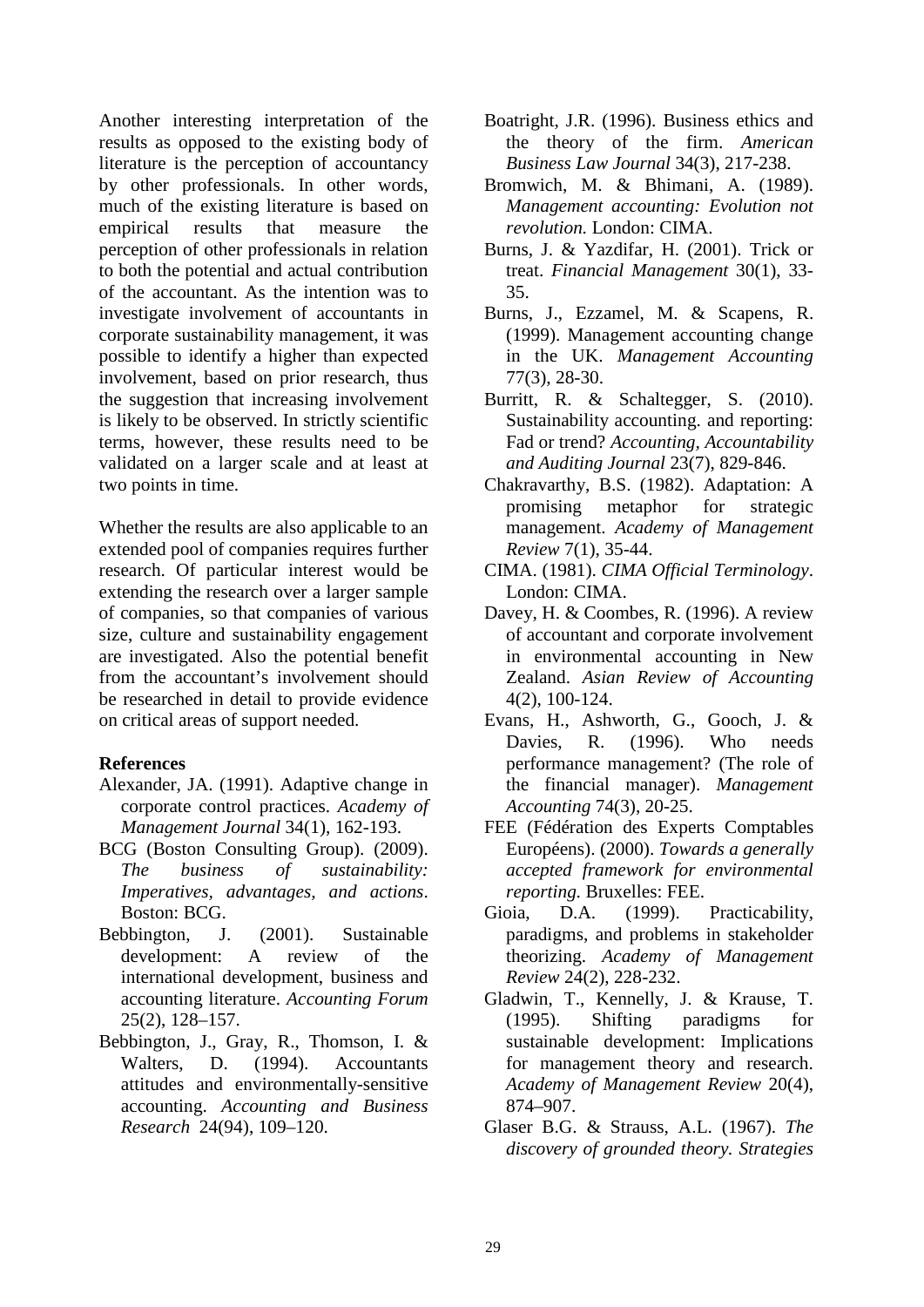*for qualitative research.* Chicago: Aldine Publishing.

- Gray R. & Collison, D.J. (2002). Can't see the wood for the trees, can't see the trees for the numbers? Accounting education, sustainability and the public interest. *Critical Perspectives on Accounting* 13(5/6), 797-836.
- Gray, R. (1992). Accounting and environmentalism: An exploration of the challenge of gently accounting for accountability, transparency and sustainability. *Accounting, Organizations and Society* 17(5), 399-425.
- Gray, R. Owen, D.L. & Adams, C. (1996). *Accounting and accountability: Social and environmental accounting in a changing world.* Hemel Hempstead: Prentice Hall International.
- GRI (Global Reporting Initiative). (2008). *Sustainability Report.* Amsterdam: GRI.
- Hertenstein, J.H. & Platt, M.B. (1998). Why product development teams need management accountants. *Management Accounting* 12(3), 50-55.
- Herzig, C. & Schaltegger, S. (2009). *Wie managen deutsche Unternehmen Nachhaltigkeit?* Lüneburg: CSM.
- ICAEW (Institute of Chartered Accountants in England and Wales). (2008). *Competitiveness and sustainability: Building the best future for your business*. London: ICAEW.
- IFAC (International Federation of Accountants). (2005). *International guidance document on environmental management accounting*. New York: IFAC.
- Ittner, C.D. & Larcker, D.F. (2001). Assessing empirical research in managerial accounting: A value-based management perspective. *Journal of Accounting and Economics* 32(3), 349- 410.
- Jasch, C. (2006). Environmental management accounting (EMA) as the next step in the evolution of management accounting. *Journal of Cleaner Production* 14(14), 1190-1193.
- Kaplan, R.S. (1984). The evolution of management accounting. *The Accounting Review* 59(3), 390-418.
- Klassen, R.D. & McLaughlin, C.P. (1996). The impact of environmental management on firm performance. *Management Science* 42(8), 1199-1214.
- MoE (Ministry of the Environment) Japan. (2005). *Environmental accounting guidelines.* Tokyo: MoE.
- Porter, M. (1985). *Competitive advantage: creating and sustaining superior performance.* New York: Free Press.
- Scapens, R.W. (1990). Researching management accounting practice: The role of case study methods. *British Accounting Review* 22(3), 259-281.
- Scapens, R.W., Ezzamel, M., Burns, J. & Baldvinsdottir, G. (2003). *The future direction of UK management accounting practice*. London: Elsevier.
- Schaltegger, S., Bennett, M., Burritt, R.L. & Jasch, C. (2008). Environmental management accounting (EMA) as a support for cleaner production. In Schaltegger, S., Bennett, M., Burritt, R.L. & Jasch, C. Eds. *Environmental management accounting for cleaner production.* Delft: Springer, 3-28.
- Schaltegger, S. & Burritt, R.L. (2000). *Contemporary environmental accounting: Issues, concepts and practice.* Sheffield: Greenleaf.
- Schaltegger, S. & Burritt, R.L. (2005). Corporate sustainability. In Folmer, H. & Tietenberg, T. Eds. *The international yearbook of environmental and resource economies*. Cheltenham: Edward Elgar, 185-232.
- Schaltegger, S. & Burritt, R.L. (2010). Sustainability accounting for companies. Catchphrase or decision support for business leaders? *Journal of World Business* 45(4), 375-384.
- Schaltegger, S. & Synnestvedt, T. (2002). The link between "green" and economic success: Environmental management as the crucial trigger between environmental and economic